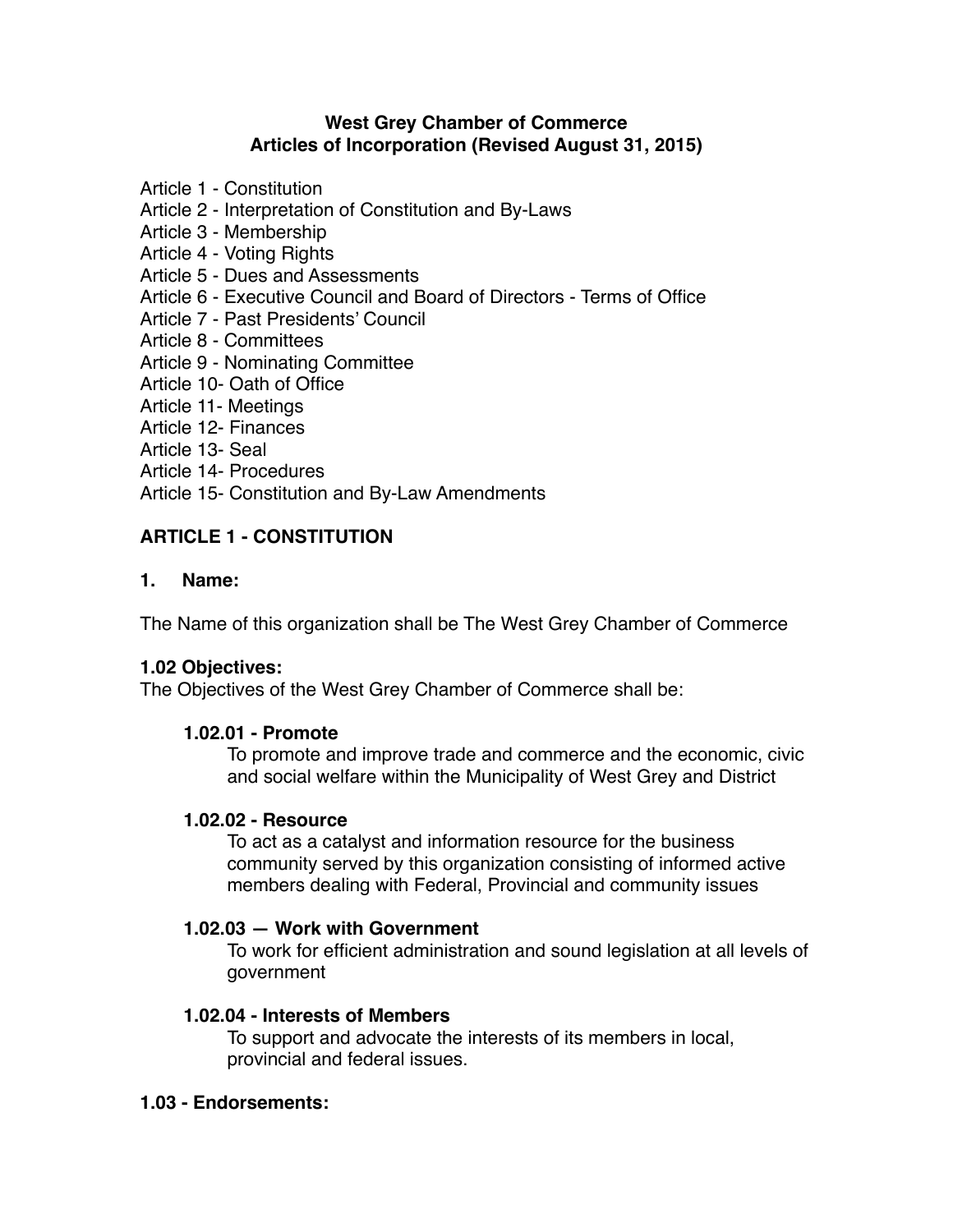The West Grey Chamber of Commerce shall be non partisan, and shall not lend its support (verbal, written or financial) to any candidate for public office.

#### **1.04 - Meeting Place:**

The usual place of meeting shall be designated by the Executive Council and shall be in or near the Municipality of West Grey.

# **ARTICLE 2 - INTERPRETATION OF CONSTITUTION AND BY-LAWS**

# **2.01 - Headings:**

The headings contained in this Constitution and By-Laws are for the convenience of reference only and shall not, in any way, affect the construction or interpretation of this Constitution and By-Laws.

#### **2.02 - Chamber:**

Wherever the word "Chamber" occurs in these By-Laws, it shall be understood to mean the West Grey Chamber of Commerce as a body.

#### **2.03 - District**

Wherever the word "District" occurs in these By-Laws it shall be understood, to mean that area within and for which this Chamber was established as defined in the Certificate of Registration under the Boards of Trade Act .(R.S.,C.124S.1) or other Provincial Statute.

#### **2.04 - Board of Directors**

Wherever the words"Board of Directors", or word "Board" occurs in these By-Laws, it shall be understood to mean the Board of Directors of the West Grey Chamber of Commerce.

# **2.05 - Director:**

Wherever the word "Director" occurs in these By-Laws it shall be understood to mean a Director of the West Grey Chamber of Commerce, elected or appointed pursuant to the provisions of these By-Laws. Note: If a corporate member has more than one (1) nominee, and a nominee gets elected as a Director, another nominee shall not be permitted to substitute for the elected nominee in the role of a Director.

# **2.06 - Executive - Executive Council:**

Wherever the words Executive Council or word Executive occurs in these By-Laws, they shall be understood to be the Executive Directors of the West Grey Chamber of Commerce.

# **2.07 - Past President's Council:**

Wherever the words "Past President's Council" occur in these By-Laws they shall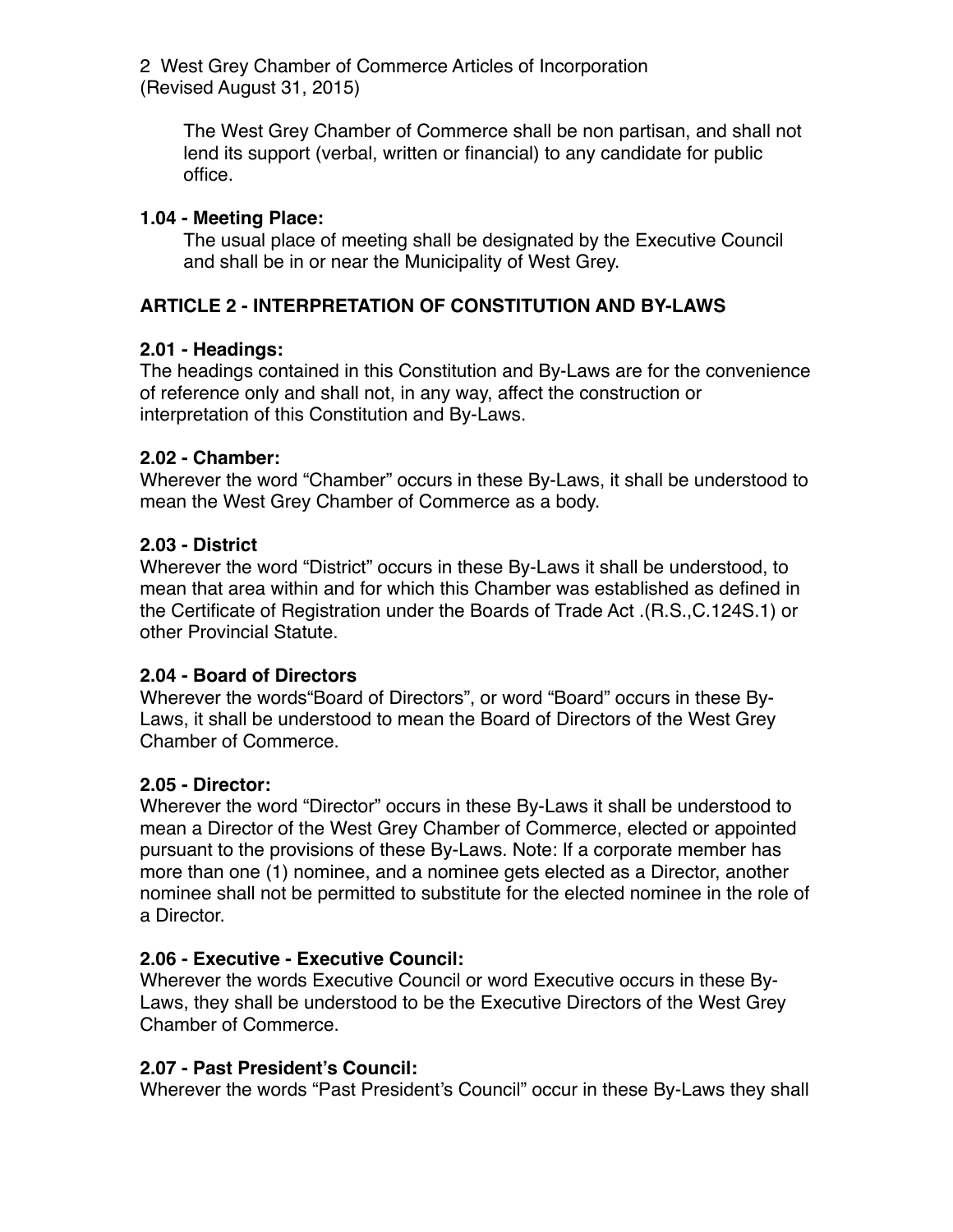be understood to mean all Past Presidents, including the immediate Past President and all elected Presidents of the West Grey Chamber of Commerce who become members of this council upon completion of their term as President of the West Grey Chamber of Commerce.

#### **2.08 - Member**

Wherever the word "Member" occurs in these By-Laws, it shall be understood to mean a member of the West Grey Chamber of Commerce.

# **2.09 - Nominee:**

Wherever the word "Nominee" occurs in these By-Laws, it shall be understood to mean a person or persons, appointed by a member of the Chamber as its representative (s) in accordance with Article 4 of these By-Laws.

#### **2.10 -- Person:**

Wherever the word "Person" occurs in these By-Laws it shall be understood to mean a natural person, a body corporate, a partnership, a society, or an unincorporated association.

# **2.11 - Plural/Gender:**

Words importing the singular include the plural and vice versa; also words importing a male person include a female person.

# **ARTICLE 3 —- MEMBERSHIP**

# **3.01 - Eligibility:**

Any person, corporation, partnership, sole proprietorship, association, society or estate, directly or indirectly engaged or interested in trade, commerce, or the economic and social welfare of the District and subscribing to the objectives of the Chamber shall be eligible for membership in the Chamber. The voting power of such membership shall in each case be assigned to individuals, as set out in Article 4.

#### **3.02 - Membership Classes:**

There shall be the following classes of membership in the Chamber:

# **3.02.01 - Associate Member**

Any person, non-profit association, non—profit society or estate, including its nominee(s) that has complied with the requirements of membership and whose annual membership fees are in good standing and regardless of corporate structure, any person whose main place of business is outside the District shall be classed as an associate member.

# **3.02.02 - Corporate Member**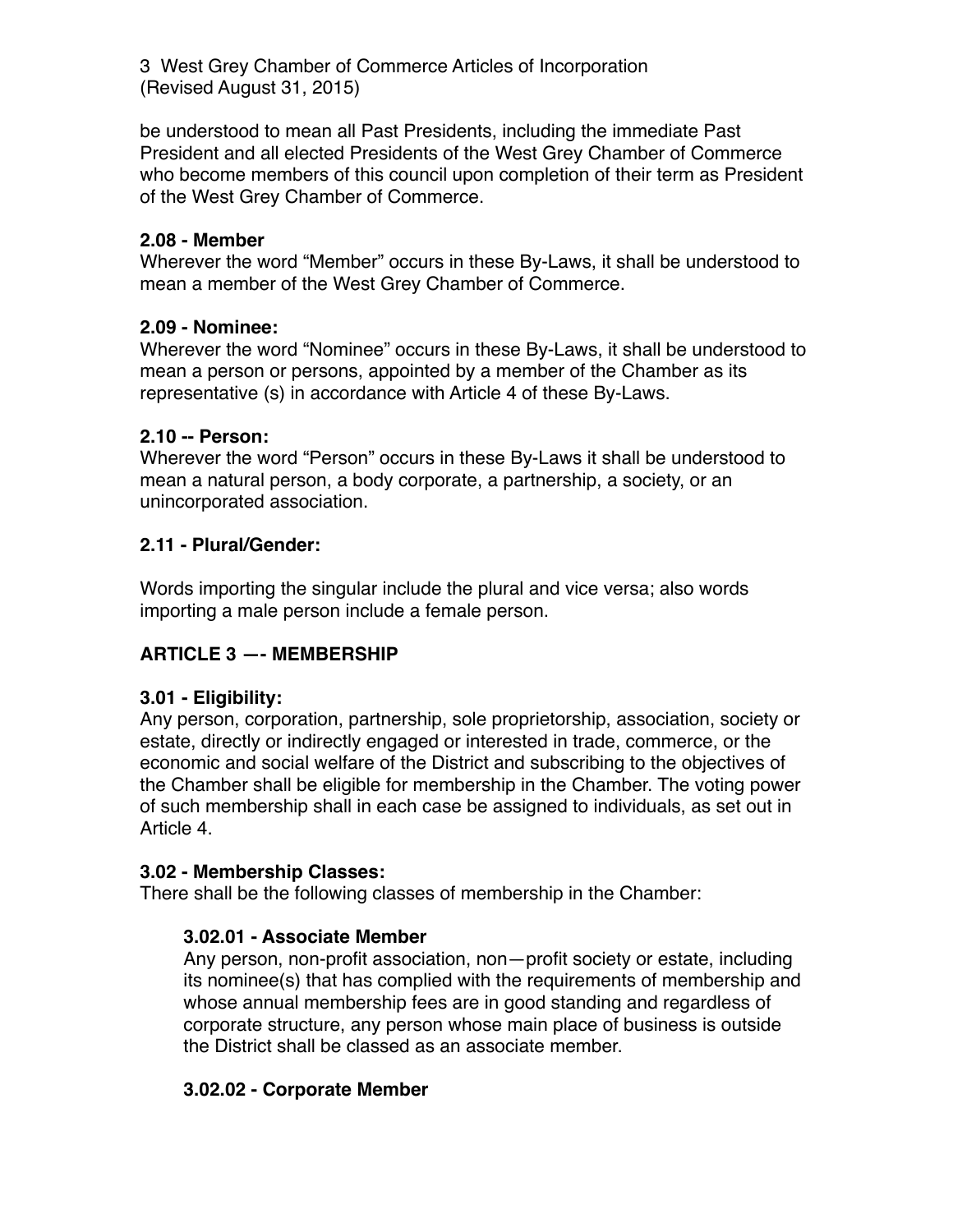A corporation, partnership, sole proprietorship, including its nominee(s), that have complied with the requirements of membership and who's annual membership fees are in good standing, shall be classed as a Corporate Member.

#### **3.02.03 - Honourary Member**

A person who distinguishes themselves by some meritorious business, public or professional service in the District may be elected as an Honourary member of the Chamber by a majority vote of the Board. Such recognition shall be for aperiod of one year, or a duration as prescribed by the Board at the time of themnomination. Honourary membership shall include all the privileges of active membership. Honourary members may not hold office, and are exempt from payment of the Chamber's annual dues.

#### **3.02.04 — Life Member**

A person who distinguishes himself by having given long and outstanding service to the Chamber may be elected as a Life member of the Chamber by a majority vote of the Board. Such recognition shall be for life. Life membership shall include all privileges of membership. A life member may not hold office and is exempt from payment of the Chamber's annual dues.

Applications and / or membership forms shall be submitted to the Board or to the person the Board has delegated to handle the applications and membership forms.

# **3.03 - Application:**

#### **3.03.01 — By Application**

Application for membership may be submitted on a membership form along with the appropriate dues.

# **3.03.02 — By Proposal:**

Alternately, a member in good standing may propose a candidate for membership at any General Meeting where such proposal can be approved with two—thirds (2/3) majority of the members present, subject to receipt of a completed membership form and appropriate dues from the proposed member.

#### **3.04 - Membership Term:**

The length of Membership shall be for one (1) year, subject to renewal or cancellation.

# **3.05 - Membership Termination:**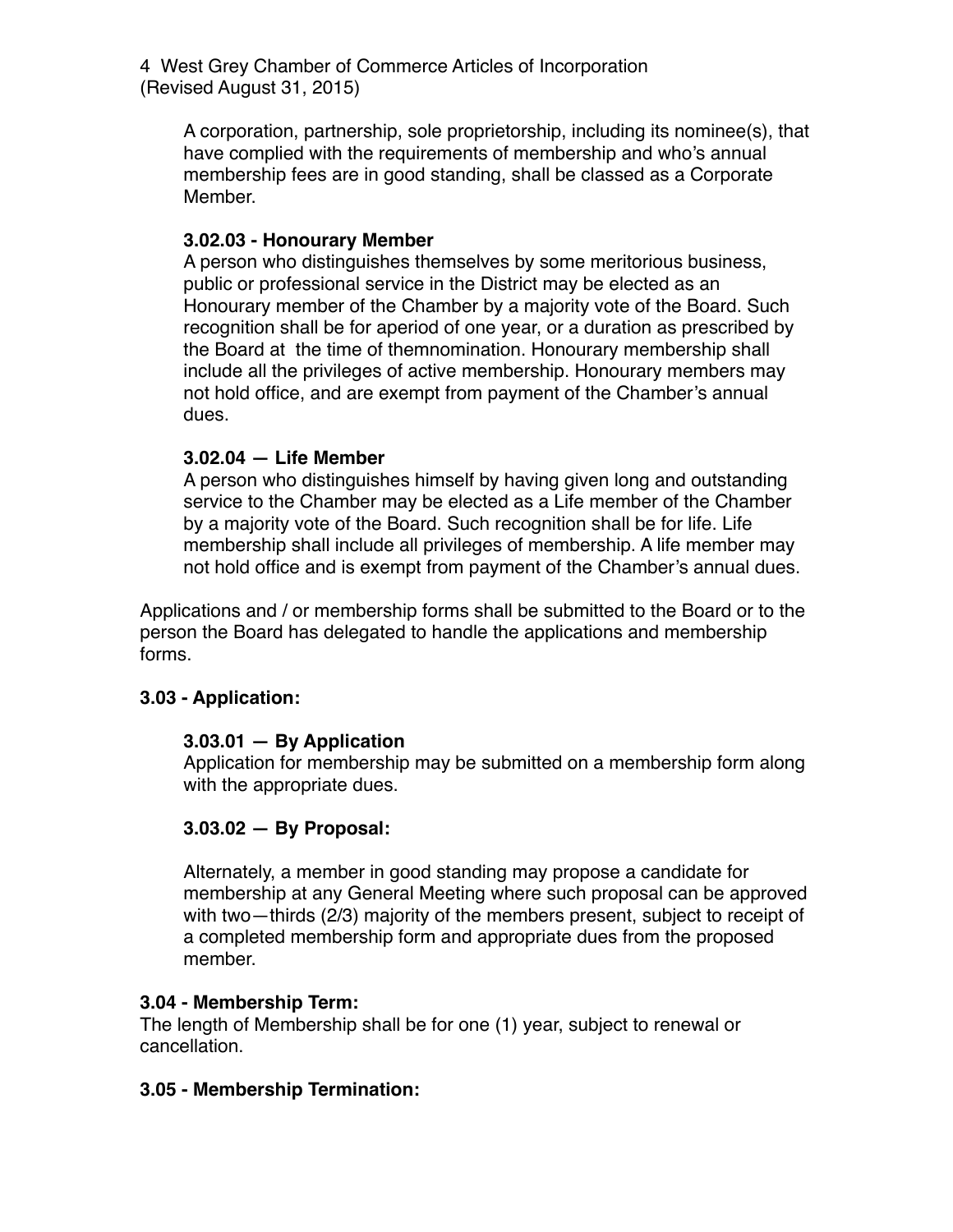Membership shall continue from time of approval until a member has resigned or has been removed from the toll of members in accordance with the provisions of these By-Laws.

#### **3.06 - Membership Cancellation:**

Membership in the Chamber shall be terminated and the rights and privileges of Membership cancelled and forfeited in one or more of the following events:

#### **3.06.01 - Failure to Pay Dues — New Members**

A new member fails to pay the annual dues within thirty (30) days of admission.

#### **3.06.02 - Failure to Pay Dues - Renewal**

A member fails to pay his annual dues within ninety (90) days of the date they fall due, unless the Board deems there are unusual circumstances.

# **3.06.03 - Membership Review**

In any case in which the Board is of the opinion the membership of any person should be reviewed in the general interest of the Chamber, it shall give written notice of not less than ten (10) days to the member, that continuation of their membership is being considered by the Board, specifying time and place thereof. The member shall be invited to attend said meeting to hear the matters under review and make answer. The member shall be expelled from the membership by resolution if the Board deems it appropriate.

#### **3.06.04 - Withdrawal**

**A member may withdraw from membership in the Chamber by giving ten (10)** days' notice in writing and upon discharging all liabilities of the member to the Chamber. If a member withdraws after the annual dues are paid, they shall not be entitled to a refund.

#### **3.07 - Membership Appeal:**

A member who has been expelled, or had his membership cancelled, may appeal to the membership at a General meeting and may then be reinstated upon a resolution being passed by majority vote of the Board at a Board of Directors meeting or a General meeting.

#### **3.08 - Membership Transfer:**

Application for or transfer of membership in the Chamber shall be accepted upon a resolution being passed by a majority vote at a meeting of the Executive Council.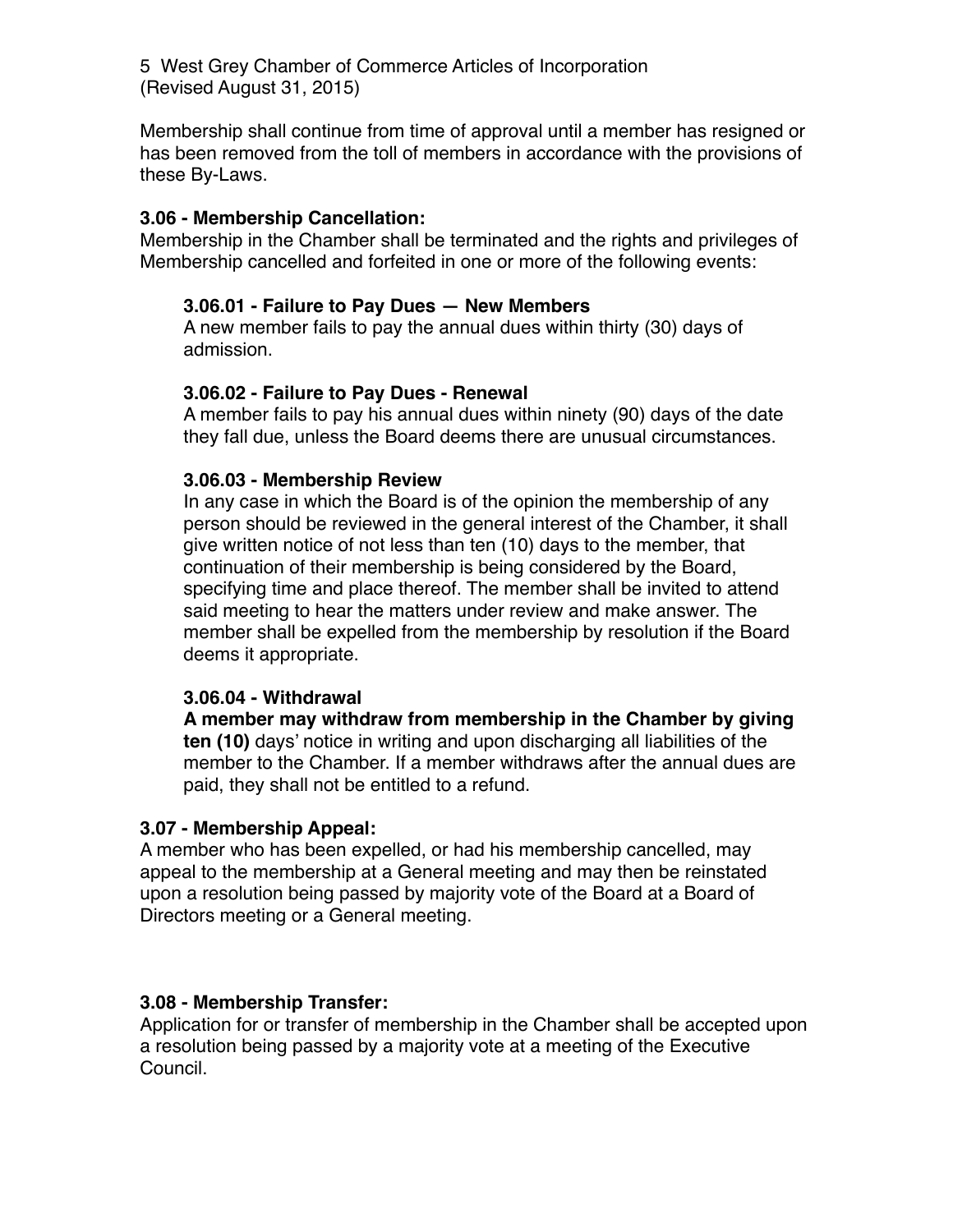# **ARTICLE 4 — VOTING RIGHTS**

# **4.01 - Member Standing:**

 Only members in good standing shall have the privilege of voting at a General meeting of the Chamber.

# **4.02 - Voting at Board Meeting:**

Only Directors of the Chamber shall have the privilege of voting at a Board of Directors Meeting of the Chamber.

# **4.03 - Voting at Executive Council:**

Only members of the Executive Council of the Chamber shall have the privilege of voting at an Executive Council meeting.

# **4.04 Associate Member:**

An Associate member may have one (1) vote only.

# **4.05 - Corporate Member:**

A Corporate member has one (1) vote only. A corporate member may have more than one accredited nominee, depending on the ratio of employee any changes in the ratio and at the discretion of the Executive Council. Whenever the Executive Council recommends any change to the ratio, it shall be submitted to the Board of Directors for review and approval. If two or more nominees from a corporate member attends an Annual or General Meeting, the nominees will decide which one will be the voting nominee. Should the nominees not be able to come to a consensus, the Board, it is sole discretion, will decide which nominee will be the voting nominee.

# **4.06 - Delegation:**

A Corporate member shall delegate, in writing , its voting power to its accredited nominees.

# **4.07 - Honourary Member:**

An honourary member shall be entitled to one (1) vote.

# **4.08 - Life Member:**

A Life member shall be entitled to one (1) vote only.

# **4.09 - Vote by Majority:**

Motions or amendments shall be carried at any Executive Council, Board of Directors, General or Annual general meeting by majority vote, unless otherwise provided for in these By-Laws or any Act of Legislature or Parliament.

# **4.10 - Voting Process:**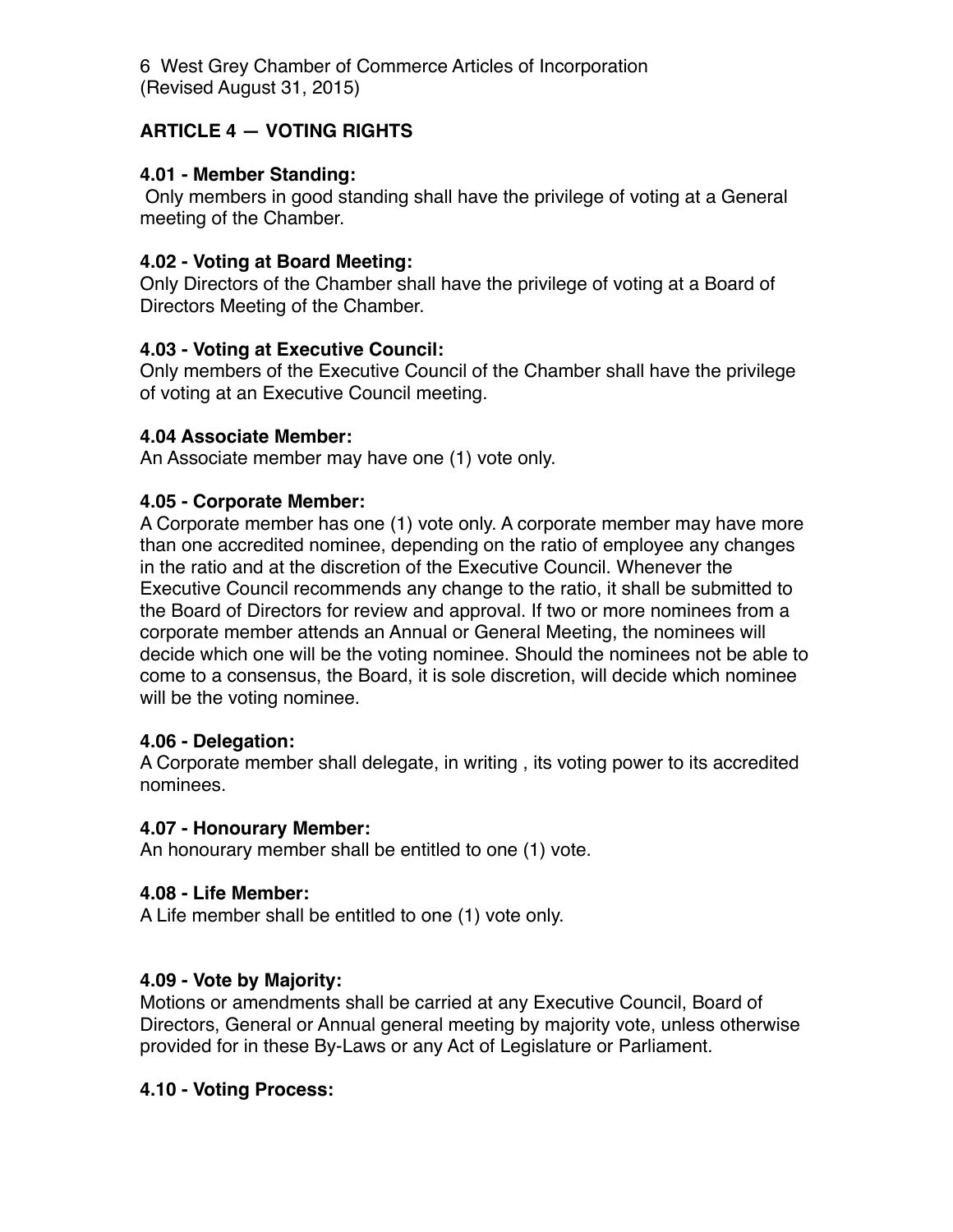Voting at any Board of Directors, Executive Council, General or Annual General meeting shall normally be by a show of hands, or if requested, by the Chair of the meeting by a standing vote. A role call or a ballot shall be taken, if requested by five (5) or more members, and if the request receives approval by a majority vote of the members present for the meeting.

#### **4.11 - Proxies:**

No proxy votes shall be permitted at any Executive Council, Board of Directors, General, or Annual General meeting of the Chamber.

# **4.12 - Tie Votes:**

In the case of a tied vote whether by a show of hands, roll call, or ballot vote, the Chair of the meeting shall cast the deciding vote.

# **ARTICLE 5 - DUES AND ASSESSMENTS**

#### **5.01 - Annual Membership Dues:**

Annual Membership Dues shall be payable by each member of the Chamber except Honourary or Life Members.

# **5.02 - Determination of Membership Dues:**

The annual membership dues payable and due date shall be recommended annually by the Executive Council. The Board of Directors shall approved by a majority vote whenever a change in the schedule of rates is recommended byt he Executive Council.

#### **5.03 - Other Assessments:**

Other assessments may be levied, against all members of the Chamber, provided that the meeting.

#### **ARTICLE 6- EXECUTIVE COUNCIL AND BOARD OF DIRECTORS- TERMS OF OFFICE**

#### **6.01 - Board of Directors:**

The Board of Directors shall be composed of: a President, a Vice President, a Treasurer, a Secretary, the immediate Past President (for a term of one year) and one to two additional directors for a total of 5 to 7 members in good standing.

#### **6.02 - Executive Council:**

The Executive Council shall be composed of the President, Vice President, Secretary, Treasurer and the immediate Past President.

# **6.03 - Election of Executive Council:**

The Executive Council members - President, Vice President, Secretary and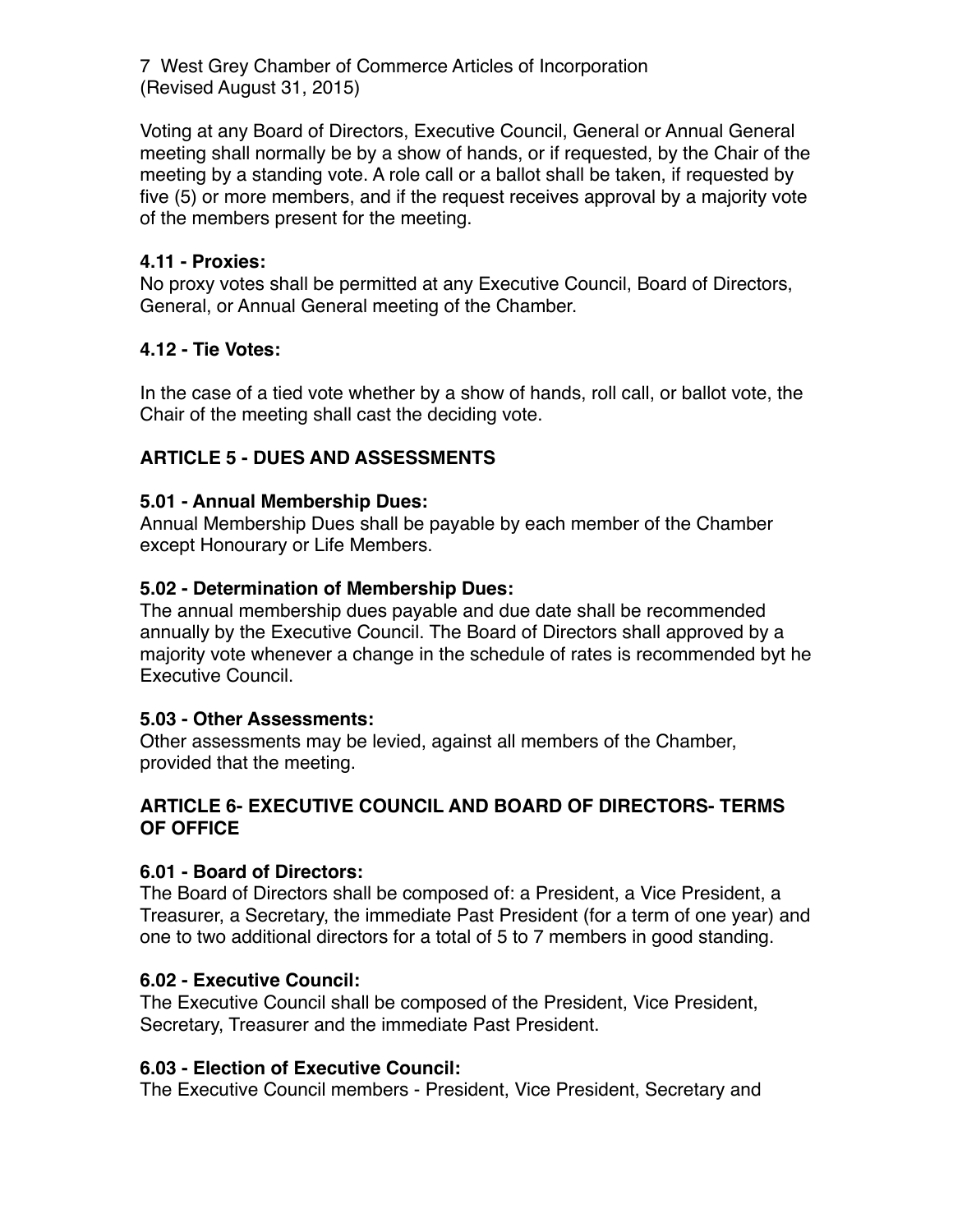Treasurer - shall be elected annually from teh Board of Directors at the first Board meeting following any General Meeting during which elections were held.

# **6.04 - Directors Term:**

The Directors shall be elected for a two (2) year term, one half retiring each year.

# **6.05 - Chamber Operation:**

The Operation of the Chamber, the direction of its affairs and the control of its property shall be vested in the Board of Directors.

# **6.06 - Daily Chamber Operation:**

In the interim, between meetings of the Board of Directors, the Executive Council shall control the routine business of the Chamber.

# **6.07 - Power of Administration:**

The Executive Council shall have the general power of administration. It may make or authorize petitions or representations to any level of government, or others, as it may determine, or as may be required by a resolution passed by the Board of Directors or at a general meeting.

#### **ARTICLE 6- EXECUTIVE COUNCIL AND BOARD OF DIRECTORS- TERMS OF OFFICE**

# **6.08 - Referred/Urgent Matters:**

The Executive Council shall deal with such matters as are referred to it by the Board, or with any matters of an urgent nature that may arise between meetings. In such cases it shall report its actions to the Board as speedily as possible for ratification, or otherwise, by the Board.

# **6.09 - Executive Council Powers:**

The Executive Councll shall, in addition with the powers hereby expressly conferred on it, have such powers as are assigned to it by By-Law of the Chamber, provided that such powers are not inconsistent with the provisions of the Boards of Trade Act.

# **6.10 - Constitution/By-Laws Management:**

The Executive Council, with the Board of Directors shall from time to time, frame such Constitution and By-Laws, rules and regulations, as appear to it best adapted to promote the welfare of the Chamber, and shall submit same for adoption at a General meeting called for that purpose. Notice of the meeting shall be conveyed to the membership not less than ten (10) days prior to the meeting.

# **6.11 - Chamber Administration/Management**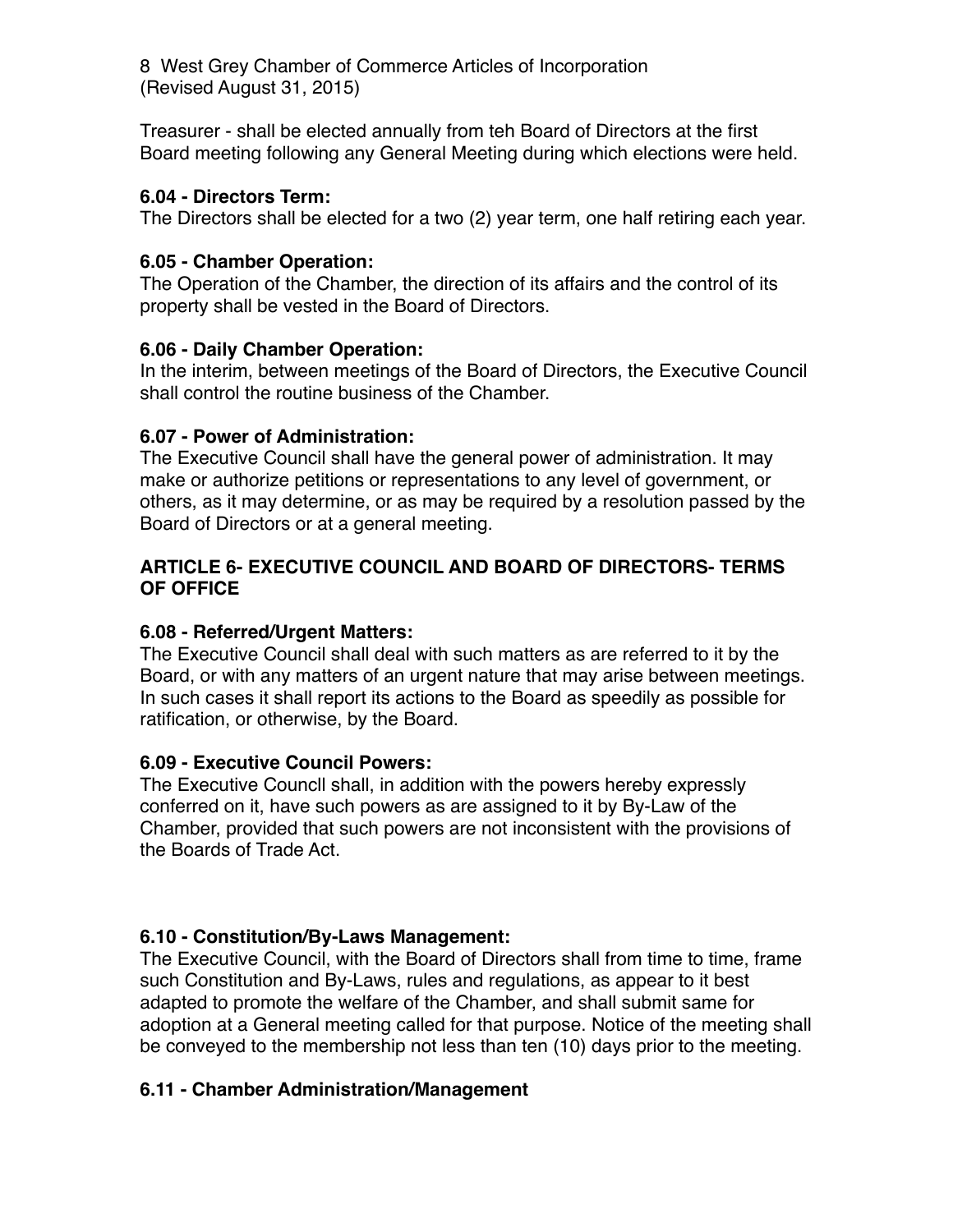The administration and management of the Chamber shall be in the charge of the

Secretary and Treasurer, at no remuneration for services rendered, as specifically outlined within these By-Laws. The Council may grant any Officer reasonable expense monies in specific cases, when on business for the Chamber.

# **6.12 — Treasurer:**

The Treasurer shall have charge of all funds of the Chamber and shall deposit the same in the Chamber's bank. Out of these funds he/she will pay amounts approved by the Council, and keep regular account of income and expenditure of the Chamber. The Treasurer will submit a statement for presentation at the annual general meeting and at any other time required by the Council, with reasonable notice. The Treasurer, with the President shall sign all notes, drafts and cheques. The Treasurer will invest any monies as directed by the Council.

# **6.13 - Secretary:**

The Secretary shall be the Executive Officer and shall be responsible to the Council for the general management of the Chamber affairs. The Secretary, will keep the books of the Chamber, conduct all correspondence, retain copies of all official documents; and perform such duties as appertains to the Office. The Secretary shall attend, publish, or cause to publish and keep minutes of all Executive, Board of Directors and General Meetings of the Chamber. The Secretary, shall, with the President, sign all official documents of the Chamber, and when necessary seal with the official seal of the Chamber. At the end of the Secretary's term of office, all books, papers, seal, and other property will be returned to the Chamber.

# **6.14 - Paid Staff:**

Should the Chamber progress to paid staff, all proper practices under the laws of Ontario and Canada regarding hiring, termination, gender, salary and benefits will be adhered to.

# **6.15 - Paid Staff - Holding Office:**

No paid employee of the Chamber may be a member of the Executive Council or the Board.

# **6.16 - Meeting Chair:**

If the President and the Vice President are unable to preside at a meeting otherwise properly constituted, the members present shall appoint a temporary Chair for the meeting.

# **6.17 - Director Removal/Suspension:**

Any Director or Executive member of the Chamber shall be suspended from office, or have his tenure of office terminated, if, by a majority vote of the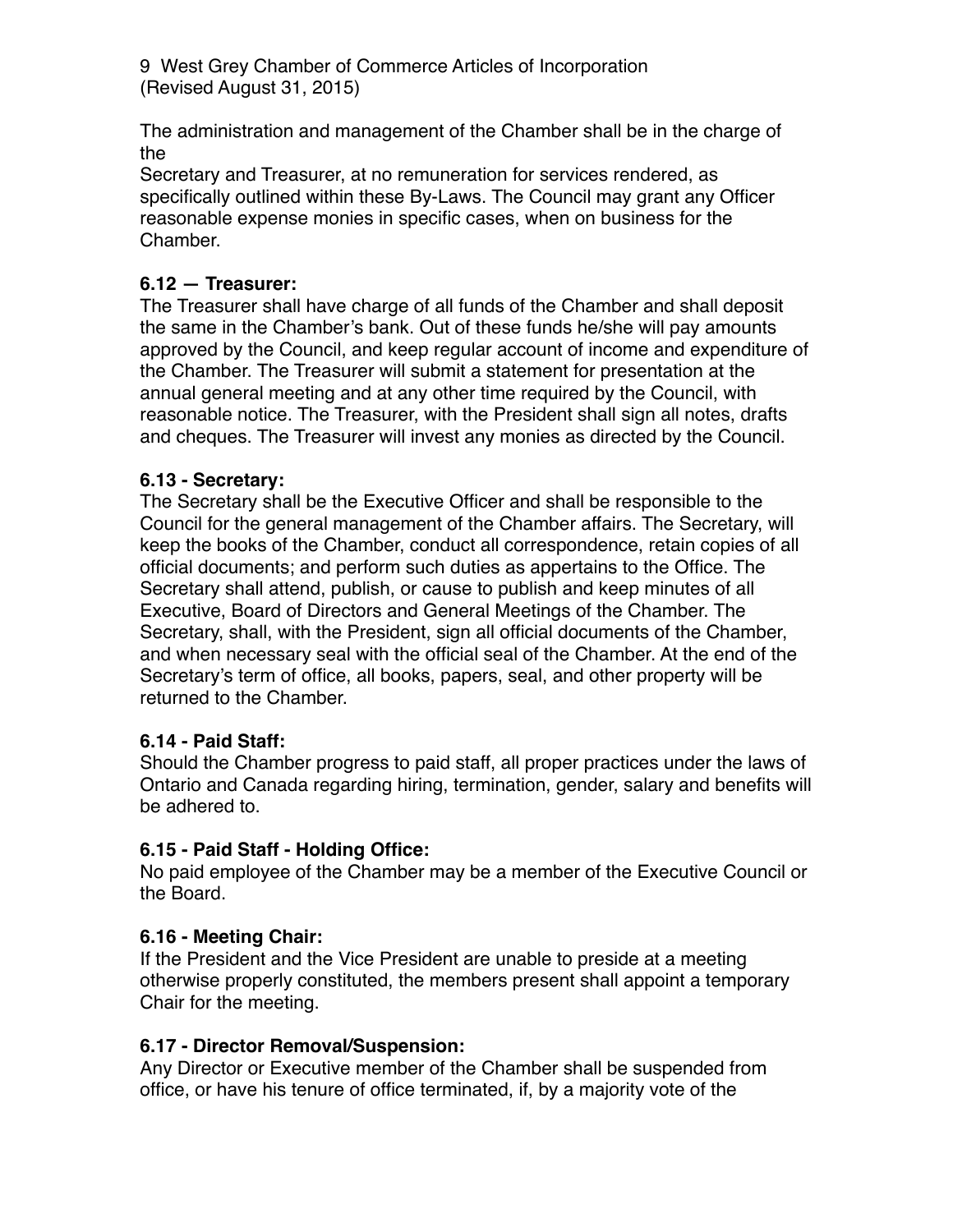Executive Council he is grossly negligent in performance of his duties. Any Director or Executive member so suspended, or whose tenure of office has been terminated may appeal to the membership at a general meeting and may then be reinstated upon a resoiultion being passed by a majority vote at a general meeting.

# **6.18 - Director Absences:**

The Board may at any meeting thereof, elect a member in good standing to replace a Director who has been absent for six (6) consecutive months, without just cause, to replace that shall be considered to have resigned. The Board may reinstate such a member by a majority vote of thos present at the Board of Directors meeting.

# **6.19 - Director Vacancy:**

Any vacancy on the Executive Council or Board, which may occur during the year, shall be filled by the Board electing a member, at any Board meeting, by a majority of the Board members present, at a meeting at which there is a quorum present, for othe duration of hte expired term of such vacancy. Such appointed Director shall be deemed to be an elected Director for the purpose of these By-Laws.

# **6.20 - Chamber Spokesperson:**

The President shall be the official spokesperson for the Chamber, unless another Director is appointed for that purpose.

# **ARTICLE 7- PAST PRESIDENTS COUNCIL**

# **7.01 Composition**

A Past President's Council may be composed of former Past Presidents including the immediate Past President. This Past President's Council will act in an advisory capacity to the Executive Council and Board of Directors. All members of the Past President's Council will not have a vote at any meetings other than the Past President's Council, except for the immediate Past President - if he is acting on the Board in another capacity entitling him to vote.

# **7.02 - Limitation of Power:**

The Past President's Council or any member thereof, if formed, shall not have the power to contract any debt on its behalf, which in any manner or to any extent renders the Chamber liable to the payment of any sums, unless such payment has first been approved by the Board.

# **ARTICLE 8 - COMMITTEES**

# **8.01 - Appointment of Committees:**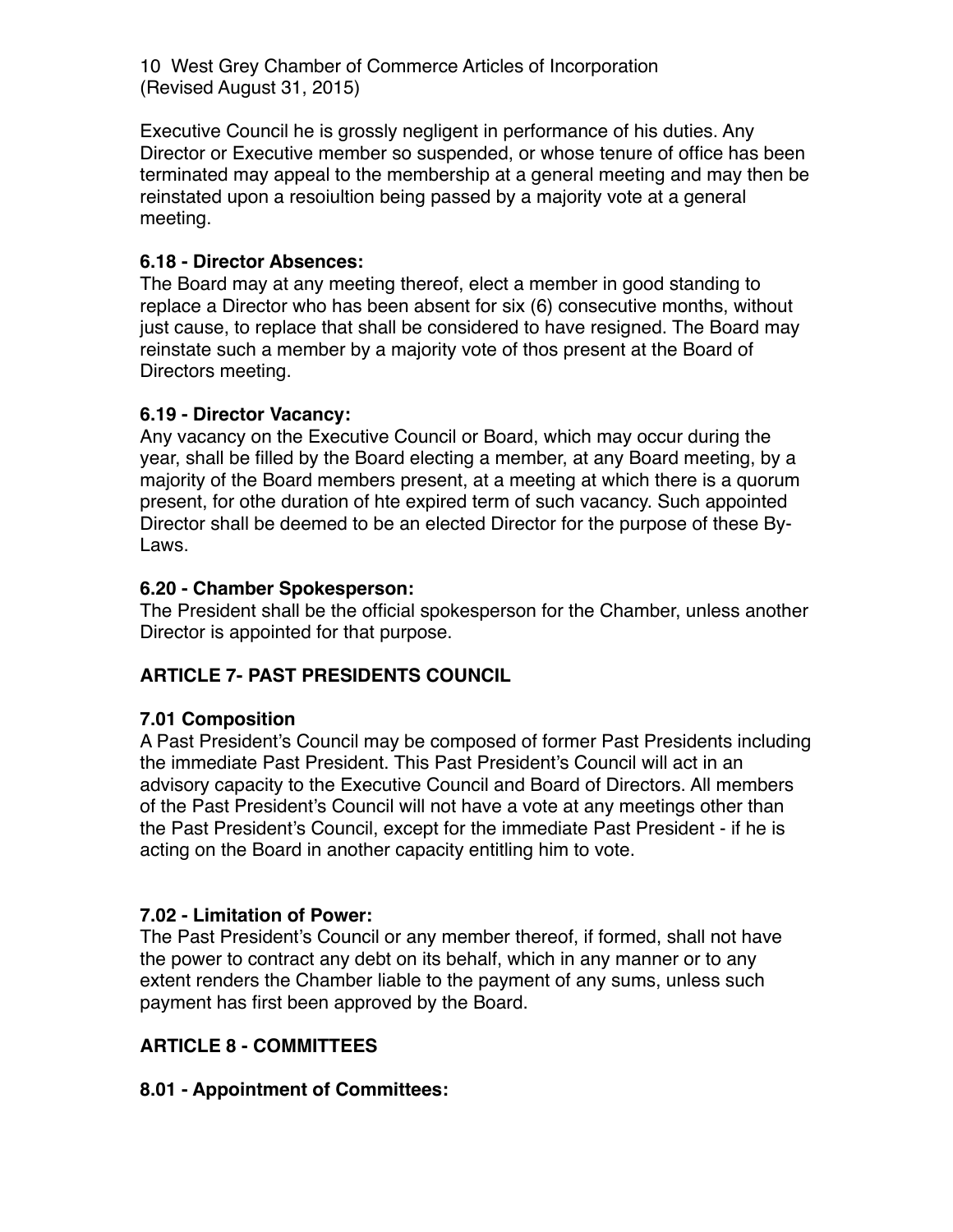The Board of Directors, or at the Board's request, the President, may appoint standing, ad hoc or other committees or designate members of the Board or of the Chamber, or others to examine, consider and report upon any matters or take such action as the Board of Directors may suggest.

#### **8.02 - Nature of Committee Work:**

The Board of Directors shall, by resolution, prescribe the nature of the work or study to be carried out by the committee.

#### **8.03 - Committee Responsibility:**

It shall be the function of any committee of the Chamber to investigate, study and make recommendations. Reports of such findings shall be made in writing by the Chairman of the Committee to the Board.

#### **8.04 - Committee Management:**

The Board of Directors, shall, by resolution, appoint a Chairman and a Vice Chairman for each committee.

#### **8.05 - Committee Chair Responsibilities:**

The Chairman of a Chamber committee shall preside at all meetings of the committee. The Chair will decide the order of business at the meetings, receive and put all lawful motions, and communicate to the meeting what he thinks concerns the committee. The Chairman shall carry out such other duties as may be assigned to him by the Board.

# **8.06 - Committee Vice Chair Responsibilities:**

The Vice Chairman, of a Chamber committee shall act in the Chairman's absence of the committee Chairman and shall carry out such other duties as may be assigned to him.

#### **8.07 - Committee Secretary Responsibilities:**

The Secretary of a Chamber committee shall be the Manager, or a delegate. The committee Secretary shall be responsible for notifying the members of meetings, preparation of the Agenda and recording of minutes.

#### **8.08 - Committee Reporting:**

All committees shall report to the Board in the prescribed manner.

# **8.09 - Committee Funding:**

Any decision or action, by a committee of the Chamber which may involve the expenditure of Chamber funds shall first be referred to the Board for approval.

#### **8.10 - Committee Decisions/Actions:**

Each committee shall take such decisions and take such actions that are necessary for carrying out its aims and subjects.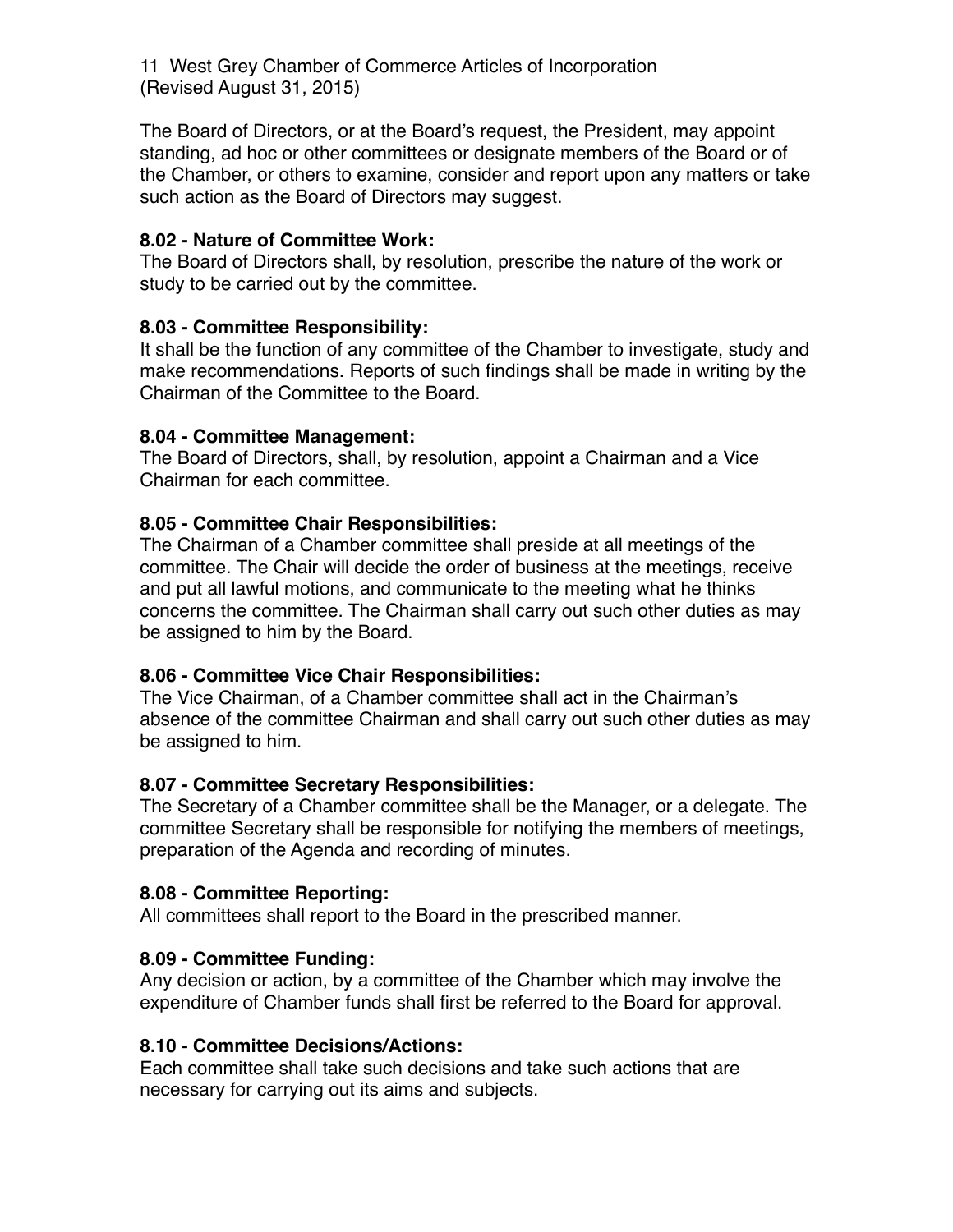#### **8.11 - Committee Scope of Authority:**

The following outlines a committee's scope of authority, as it pertains to its operation decisions and results:

#### **8.11.01 — Financials**

No committee of the Chamber or any member thereof shall contract any debt on its behalf that in any manner renders the Chamber liable to the payment of any sums, unless such payment has first been approved by the Board.

#### **8.11.02 - Non-Binding**

No action or resolution of any committee of the Chamber shall be binding upon or expressive of the opinions or authority of the Chamber unless, and until, such action or resolution has first been approved by the Board.

#### **8.11.03 - Communications**

No Chair of a committee, or any member thereof, shall have the power to issue any public statement that may be construed as Chamber policy, unless first authorized to do so by the Board.

#### **8.11.04 - Sub-Committees**

Each committee may from time to time, appoint sub or ad hoc committees to deal with certain matters within its jurisdiction and may from time to time make recommendations to the Board.

# **8.12 - Committee Membership:**

Members of the Chamber may join one or more committees by giving notice to the Secretary of the Board, who will then inform the President of the Board and the Chair of the committee.

#### **8.13 — President's Role:**

The President shall be ex officio member of every committee of the Chamber.

# **8.14 — Committee Dissolution:**

The Board may by a majority vote of those present at any of its meetings dissolve any committee, as it deems necessary.

# **ARTICLE 9 - NOMINATING COMMITTEE**

# **9.01 - Composition:**

Ninety (90) days prior to the Annual General Meeting of the Chamber in each year the President shall strike a nominating committee to be composed of the immediate Past President, President, and three members (preferably not members of the Board).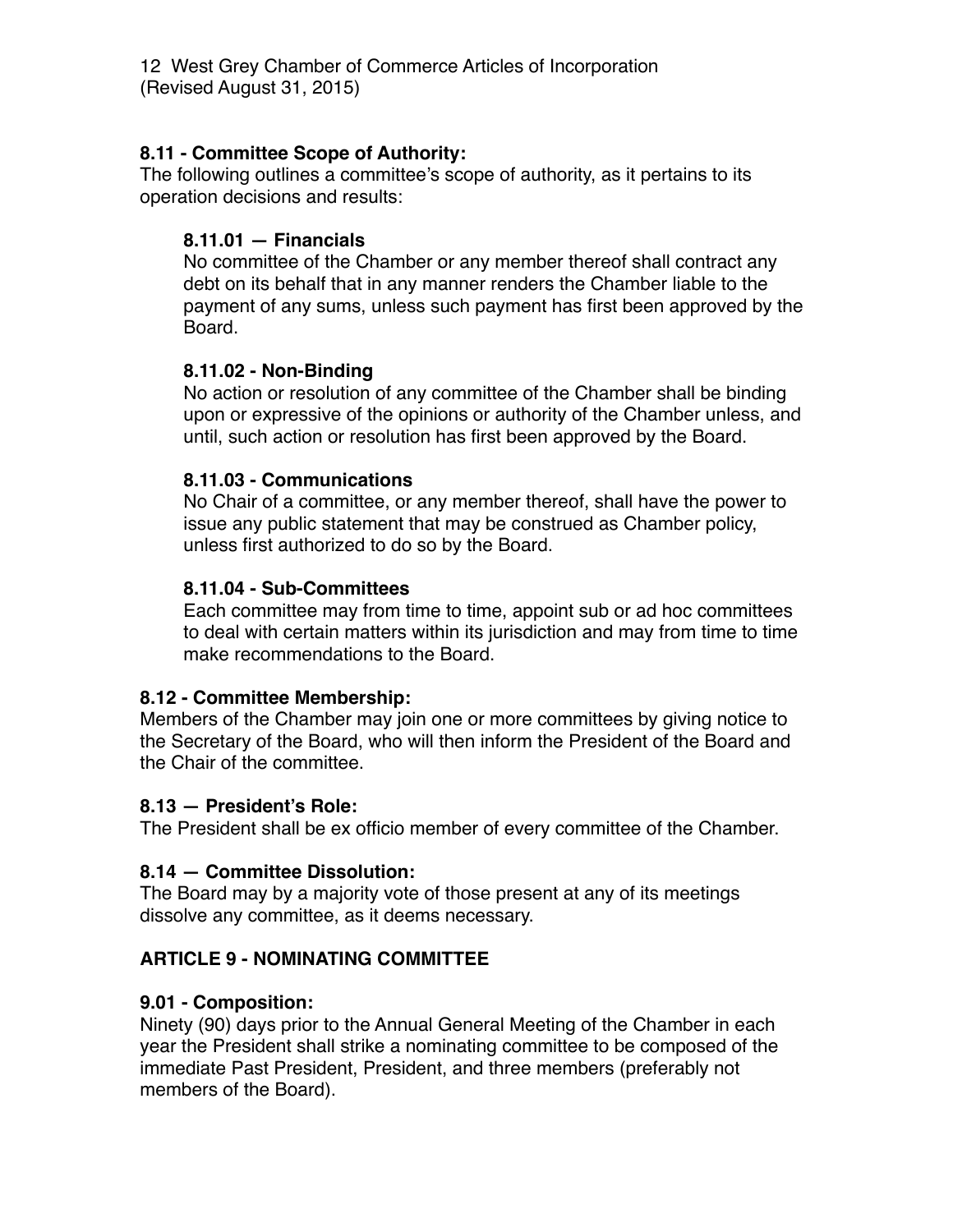#### **9.02 - Nomination Process:**

To ensure all available candidates are identified by the Nominating Committee, the processes to be used to identify all candidates are:

#### **9.02.01 — Nomination Consent**

No person shall be nominated unless his consent has been received and he is a member in good standing.

#### **9.02.02 — Retiring Directors**

The Nominating Committee shall determine which, if any, retiring Directors are eligible to stand for re-election. For those retiring Directors that are eligible to stand for re-election, the Nominating Committee shall canvas them to determine if they will stand for re-election or not.

#### **9.02.03 — Member Solicitation**

Review the list of Chamber members to identify potential candidates to fill all vacancies. Approach all potential candidates to determine if they will stand for election to the Board.

#### **9.02.04 — Member Assistance**

The Nominating Committee shall receive written nominations for each vacancy for which election shall be held. In the event the number of candidates is insufficient to fill all vacancies, the committee shall attempt to secure more candidates, with the help of all Chamber members, to ensure an adequate number of candidates so all vacancies are filled.

#### **9.02.05 - Nominations from the Floor**

Nominations from the floor may be received during the Annual General Meeting, or a General Meeting called which has elections to the Board on the agenda, from members in good standing.

#### **9.03 - Member Notification of Nominees:**

The slate of nominees shall be conveyed to the general membership at tleast ten(10) days prior to the Annual General Meeting, or a general meeting called which has elections to thte Board on the agenda of the Chamber.

#### **9.04 - Director Election:**

The Nominating Committee shall present the slate of nominees to fill all vacancies a the Annual General Meeting, or a general meeting called which has elections to the Board on the agenda, of the Chamber. The meeting's chair will call for nominations from the floor, confirming wiht each candidate they will stand for election. Once the full slate of candidates is known, the election process will begin, as outlined in **Section 4.10 - Voting Process**.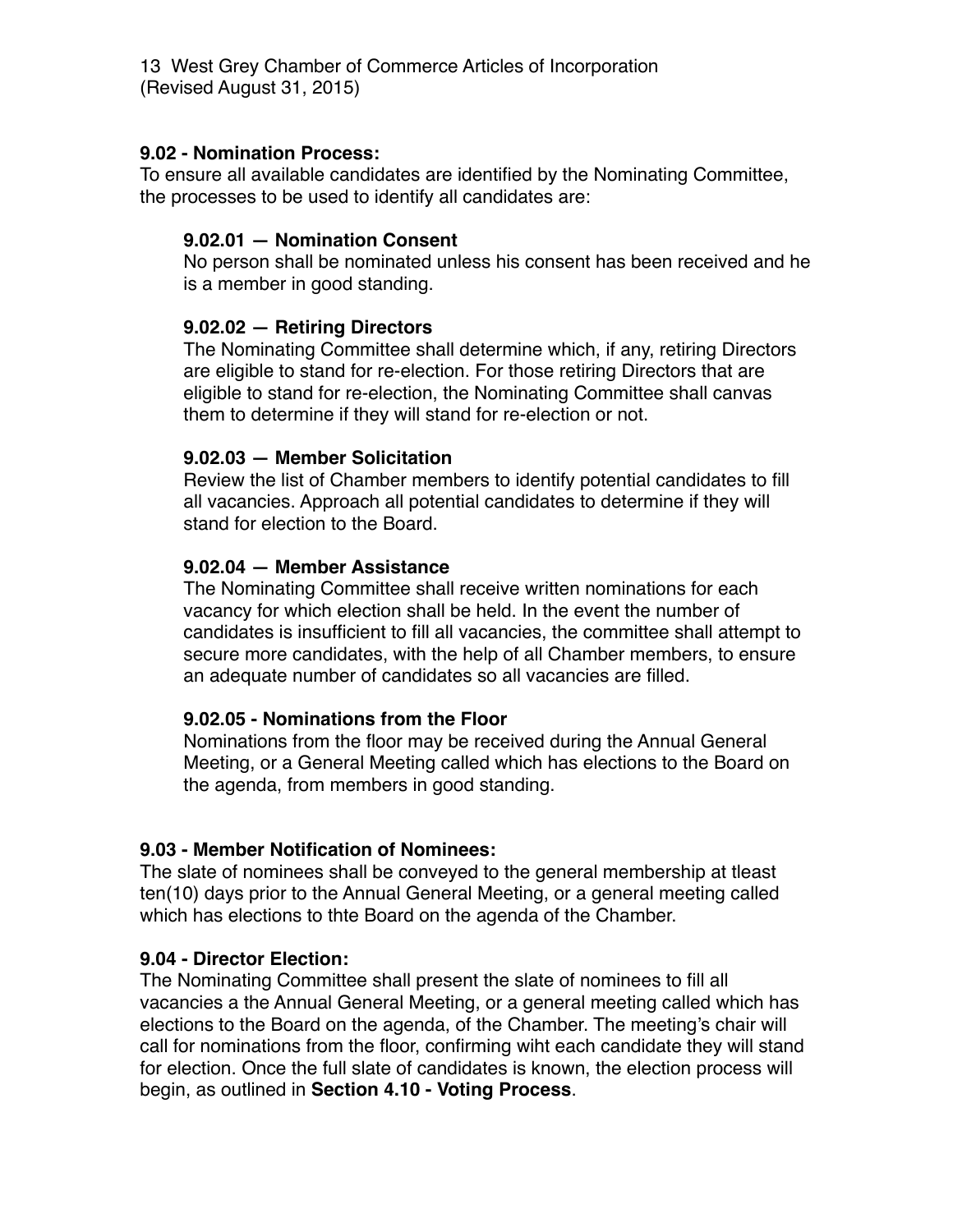# **ARTICLE 10 - OATH of OFFICE**

# **10.01 - Oath:**

The members of the Executive Council and the Board of Directors, before taking office shall take and subscribe before the Mayor of West Grey, or before any justice of the peace an oath: **I swear that I will faithfully and truly perform my duty as President I Vice President of the West Grey Chamber of Commerce and that I will in all matters connected withthe discharge of those duties do all things and such things only, as I shall truly and conscientiously believe to be adapted to promote the objects of the Chamber for which said Chamber was duly constituted. I so swear.**

# **ARTICLE 11- MEETINGS**

Where voting is required at any meeting, all eligible voters, in accordance with **Article 4 -Voting Rights**, shall have one (1) vote.

# **11.01 - Annual General Meeting:**

The Annual General Meeting shall be held within one hundred and twenty (120) days of the year end at a time and a place determined by the Executive Council. Notice to the members should be at least fifteen (15) days prior to the meeting.

# **11.02 Regular General Meeting:**

Regular general meetings of the Chamber shall be held at least once (1) a year, excluding the Annual General Meeting, at a time and place designated by the Board. Notice of such meetings shall be given to the membership at least ten (10) days prior to the meeting.

# **11.03 - Special General Meetings:**

Special general meetlngs shall be held when called by the President, or requested in writing by any three (3) members o fhte Board or ten (10) members of the Chamber. At least forty-eight (48) hours notice for a Special Meeting shall be given to the members stating the purpose of the meeting, along with enough information to allow the members to reach a reasonable decision.

# **11.04 - General Meeting Quorum:**

At any General meeting, and unless specifically provided, a majority of the members present shall be a quorum competent to do and perform all acts that are or shall be directed to be done at any such meeting.

# **11.05 - Board Meetings:**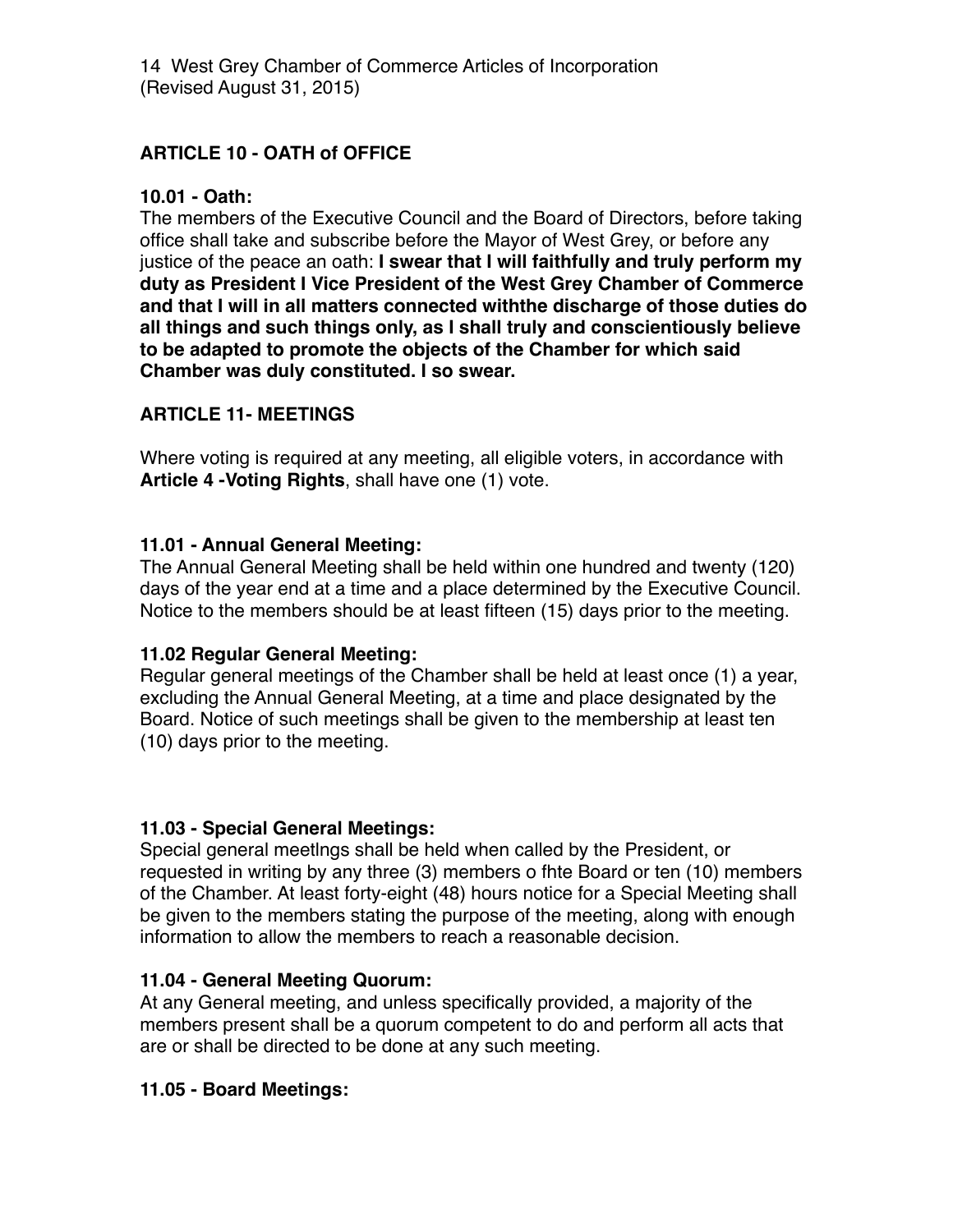Board Meetings shall be convened either by the Secretary at least once a month, at the insistence of the President or at the request of two (2) Board members. Notice of such meetings shall be conveyed in person, by mail or electronically to all members of the Board, at least seven (7) days in advance. Accidental omission to give notice to all Directors, or the non-receipt by any Director, shall not invalidate the proceedings of any meeting.

# **11.06 — Board Quorum:**

Five (5) or more members of the Board shall constitute a quorum and a majority of the quorum may do all things within the powers of the Board. Any meeting of the Board shall be open to all members of the Chamber, but they may not take part in the proceedings.

# **11.07 - Executive Council Meetings:**

The Executive Council shall meet from time to time as may be necessary to carry on the business of the Chamber. At least twenty-four (24) hours notice to be given of such meetings.

# **11.08 - Executive Council Quorum:**

Any three or more members of the Executive Council, lawfully met, shall be a quorum, and a majority of such a quorum may do all things within the powers of the Executive Council.

# **11.09 -- Minute Books:**

Minutes of the proceedings of any meeting of the Executive Council, Board of Directors, or General meeting shall be entered into the books kept for that purpose. The books will be available to all members at reasonable hours, free of charge.

# **11.10 - Signing of Minutes:**

The President or Chairman that presides at any meeting that they are adopted shall sign the entry of such minutes.

# **11.11 - Binding Actions:**

The Board shall from time to time establish by motion, policies and resolutions which shall be binding on future Boards, unless modified or cancelled by a present or future Board motion.

# **11.12 - Policy Manual:**

The Secretary shall maintain a historical record of such policies and resolutions, with such record to be identified as the Policy Manual.

# **ARTICLE 12- FINANCES**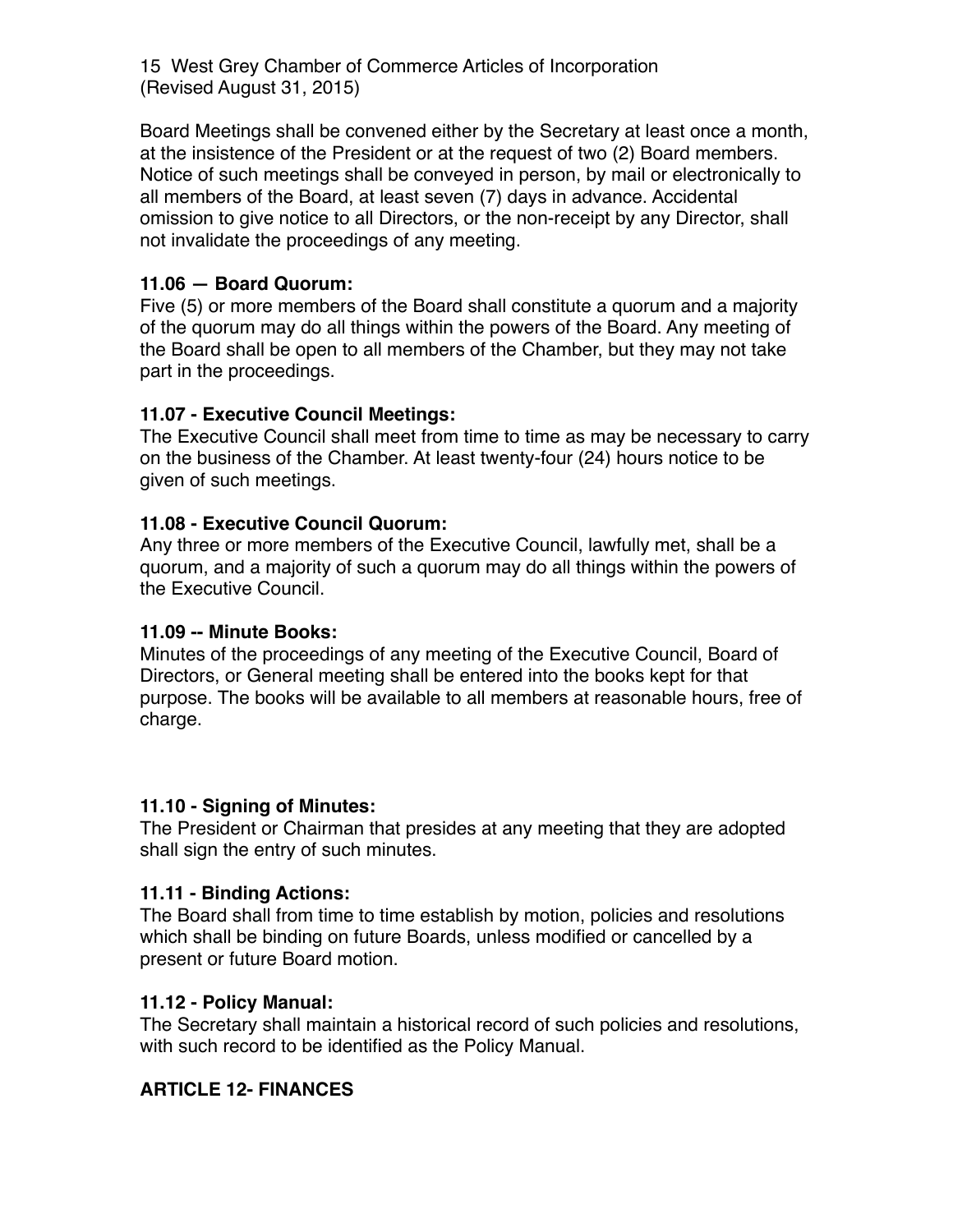#### **12.01 - Fiscal Year:**

The fiscal year for the West Grey Chamber of Commerce shall be January 1<sup>st</sup> to December 31<sup>st</sup>.

#### **12.02 - Annual Budget:**

The President along with the Treasurer shall formulate a Budget for approval at a Board of Directors meeting prior to the start of the next fiscal year. This budget, once approved, will cover the forthcoming fiscal year.

#### **12.03 — Revenue:**

Annual dues, special assessments, grants, voluntary contributions, special events and fees for service shall raise funds for the operation of the Chamber.

#### **12.04 - Financial Management Procedures:**

The Board shall prescribe the form and procedure for receiving and disposing of all funds by the Chamber.

#### **12.05 - Financial Affairs Administration Responsibility:**

The Executive Council shall be specifically charged with administering the financial affairs of the Chamber, and shall have the responsibility, with power to act, on all routine matters affecting the general administration and finance of the Chamber. Any financial matter that is not routine or is of a large sum of money, or commitment by the Chamber, shall be submitted to a General Meeting with sufficient notice to the membership.

#### **12.06 - Signing Authority:**

Signing authority for the Chamber, in respect to monies and securities, shall be vested in the President and Treasurer. Two signatures are required for all cheques. A third director, usually a member of the Executive Council, may be appointed to sign cheques, only in the absence of either the President or the Treasurer.

# **12.07 - Treasurer's Role:**

The Treasurer shall deposit all funds in a recognized financial institution in the District; make investments as directed by the Board; pay all approved accounts; and shall keep a complete record of all income and expenses. The Treasurer will maintain books of account and will report to the Board on a monthly basis. The Treasurer shall make investment of funds of the Chamber as the Board directs.

#### **12.08 — Accountant:**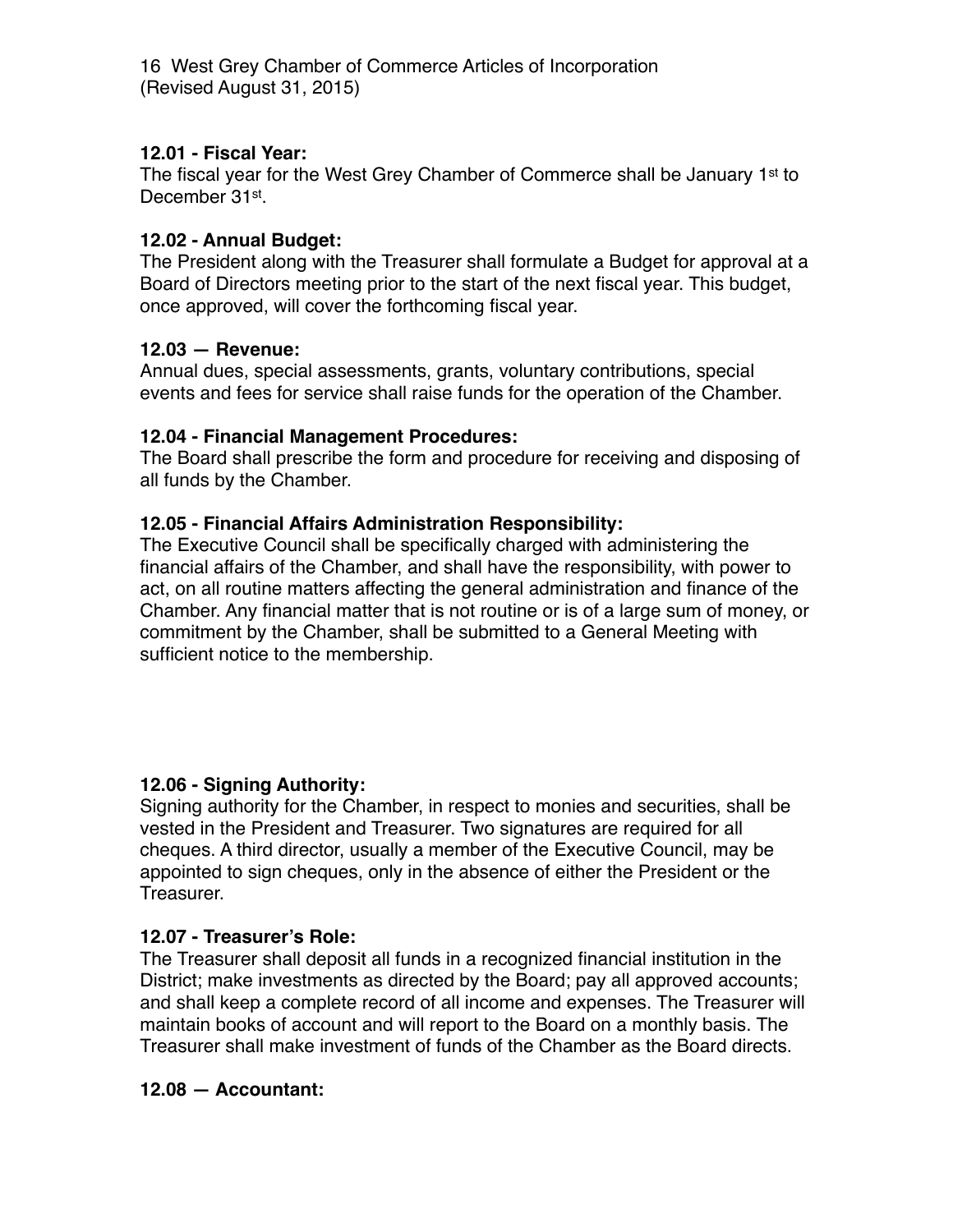The Board shall appoint the accountant of the Chamber, and cause the Treasurer to provide the necessary financial information to the accountant for preparation of the annual financial statement. This statement will be reviewed by the Board, and when approved shall be submitted to the membership at the Annual General Meeting.

# **ARTICLE 13 — THE SEAL**

# **13.01 - Seal:**

The Chamber shall have a seal that the Board has approved by a majority vote. The seal may not be affixed to any instrument except in the presence of such persons that are authorized for the purpose. Any one of the President, the Vice President, Secretary or Treasurer may affix the seal to routine papers, such as export documents etc.

#### **13.02 - Keeper:**

The Secretary will be the keeper of the Seal of the Chamber.

#### **13.03 — Use of Seal:**

The seal shall only be affixed to official documents, agreements, securities, encumbrances, or other documents binding upon the Chamber in the presence of the President, Vice President, Secretary or Treasurer or any other person designated by the Board.

# **ARTICLE 14- PROCEDURES**

#### **14.01 — Guidance:**

Unless otherwise established by the Board, procedures followed at all meetings of the Chamber shall be in accordance with Rules of Order by Roberts.

#### **14.02 — Motions:**

No debate at any General Meeting of the Board shall be permitted except on a motion duly made and seconded, nor shall any member speak twice to the same motion except by permission of the Chair or by way of explanation. Nor shall any member speak longer than 10 minutes on any one question without leave of the Chairman of the meeting.

#### **14.03 - Voting:**

Only Members in good standing may vote at any meeting of the Chamber.

#### **14.04 - Policy Manual:**

Any and all procedures adopted by the Board shall be documented and contained in the Policy manual, as referenced in Section 11.12 of these By-Laws.

# **ARTICLE 15 - CONSTITUTION AND BYLAWS AMENDMENTS**